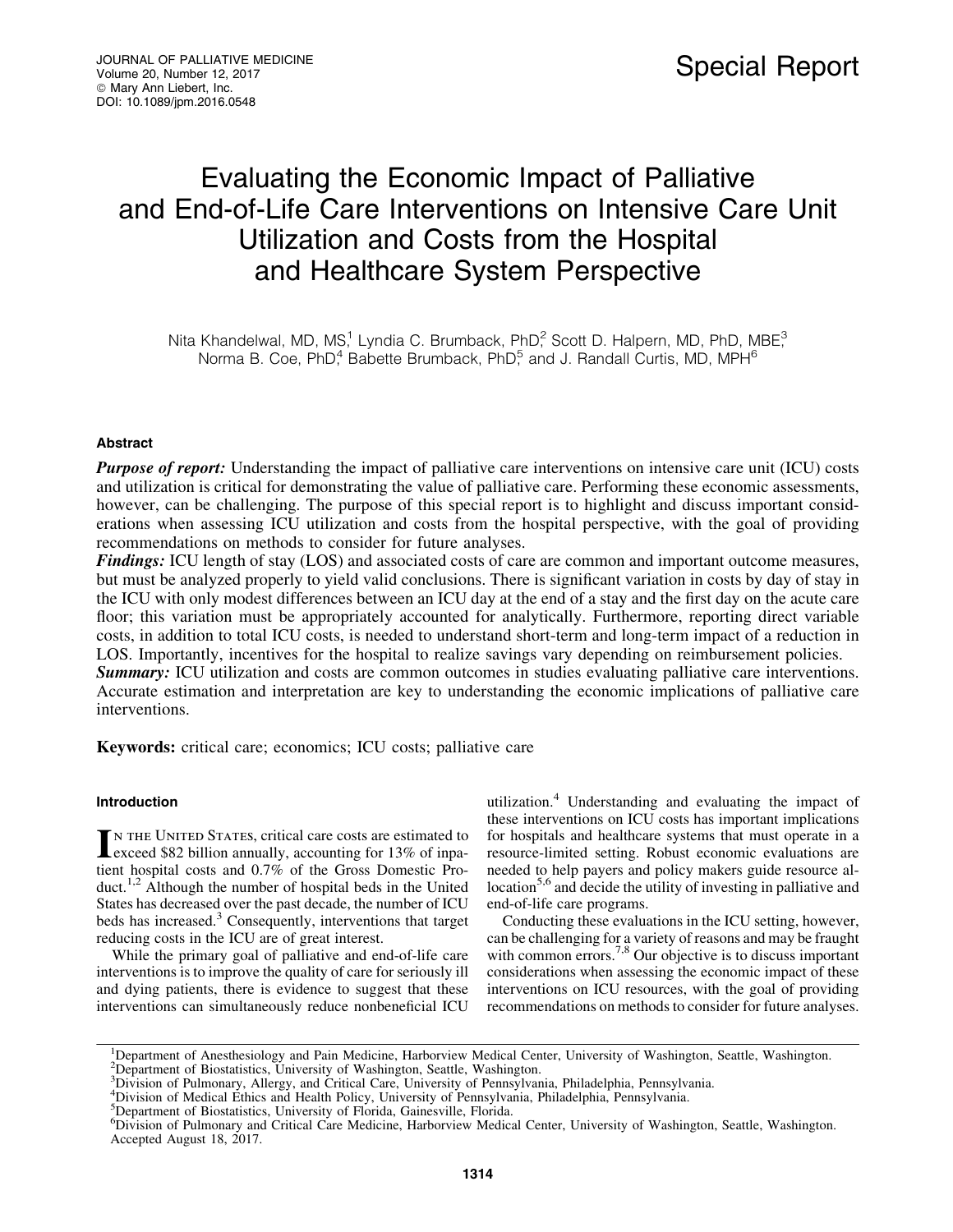## PALLIATIVE CARE AND ICU COSTS 1315

Specifically, we will address: (1) length of stay (LOS) as an outcome measure; (2) complexities of costs and time horizon; and (3) economic evaluations from the hospital and healthcare system perspective under different payment models. This information is important for palliative care and ICU clinicians interested in making an economic case for the value of palliative care before and in the ICU.

#### Length of Stay as an Outcome Measure

LOS in the ICU is one of the most common outcome measures reported in studies evaluating palliative care interventions.  $9-25$  This is not surprising as it is an outcome of interest for patients, families, clinicians, and healthcare systems. Long ICU stays are costly to hospitals, payers, and society and more importantly, are associated with symptoms of pain, stress, and anxiety for patients and families.<sup>26</sup> Unlike many important outcomes of palliative care interventions, such as quality of life and quality of dying, it is also relatively easy to measure. However, this ease of measurement also creates opportunity for varied and errant measurement and analysis.

Several randomized trials evaluating palliative and end-oflife care interventions aimed at improving communication between patients, families, and medical teams have observed shorter mean LOS for ICU decedents in the intervention arm compared with the control arm. $9,10,15,27$  In each of these trials, the investigators did not detect a difference in mean LOS between treatment arms for ICU survivors, nor did they detect a difference in the proportion who died in the ICU between intervention and control patients. It is therefore tempting to conclude that the primary mechanism for reducing LOS with palliative and end-of-life care interventions is earlier withdrawal of life-sustaining treatments in patients who are going to die. However, caution is needed when interpreting results from analyses that stratify on a variable (death in the ICU) that can only be known after randomization, and hence could be influenced by the intervention.<sup>28</sup> Thus, outcome-based subsample analyses, or analyses that stratify on events occurring after randomization, may yield biased results.<sup>29</sup>

Although it may be useful to demonstrate the very real possibility that a palliative care intervention's primary effect may be to shorten LOS among patients who will die in the ICU with or without the intervention, such analyses are most valid if the intervention's effect on mortality is truly null (i.e., a mortality effect of 0 with a very narrow confidence interval). This is a standard that will rarely be met given the modest sample sizes of most ICU-based palliative care trials. Nonetheless, this may be a valuable analysis, provided mortality in the ICU and overall are equivalent in the two treatment arms; however, demonstrating equivalence in this setting may be especially challenging.

An alternate approach to stratifying on death in the ICU is to apply standard survival analysis methods, such as Kaplan– Meier estimates, log rank tests, and Cox proportional hazards regression models. However, in many cases, these analyses ignore death, leading to uncertainty regarding whether the effect of a palliative or end-of-life care intervention on LOS was attributable to shortening the time to death, increasing the number of deaths, or reducing LOS among survivors. Some investigators censor LOS at the time of death for those who die in the ICU. However, for such approaches to yield interpretable results requires that censoring is not informative.<sup>30</sup> This is a problematic assumption, as patients' acuities and comorbid conditions are related to both their probability of dying and their LOS if they survive. Thus, the probability of censoring may be time dependent, and thus introduce bias even in randomized trials.<sup>31</sup>

A third approach to analyzing ICU LOS in studies of palliative care or similar interventions is to create a new outcome variable that takes the value of the observed LOS for those who leave the ICU alive and some prespecified value for those who die in the ICU. For example, the value for those who die in the ICU could be specified as the longest observed LOS (worst outcome), or some long but submaximal LOS, thereby accounting for the possibility that extremely long ICU LOS may be considered by some patients to be a fate worse than death. Nonparametric methods, such as Wilcoxon–Mann–Whitney tests, may then be used to compare the distributions of LOS outcomes under treatment and control because the exact numerical value of the new variable for those who died in the ICU does not matter, only its rank or ''placement'' in the observed data matters. As noted by Lin et al.,<sup>30</sup> this approach does not violate any of the statistical assumptions embedded in other analytic approaches. This approach should be specified *a priori* in studies employing it, and ideally would quantify the range of LOS values that death could assume based on studies of patients' preferences because the ''right'' ranking of death depends on how patients value the avoidance of long ICU LOS relative to death.

Alternatively, investigators can propose to ''place'' death in the ICU at a range of values on the LOS distribution and evaluate the degree to which the conclusions are sensitive to this ranking. Thus, although it may be unknowable how certain patients value long ICU lengths of stay relative to death, investigators can specify the range of such potential valuations over which the conclusions of the primary analysis would still apply. Because palliative care interventions are more likely to be beneficial by reducing lengths of stay than by saving lives, the sensitivity of the results to where death in the ICU is ranked on the LOS distribution is likely to be small. However, if a palliative care intervention were to increase ICU mortality, then appropriately accounting for preferences between long ICU stays and death will be essential.

A potential problem with each of these approaches is that deaths outside of the ICU are not accounted for. For example, consider a randomized trial comparing a palliative care intervention with usual care. Patients in the intervention group may leave the ICU sooner, and more commonly leave the ICU alive, if the intervention encourages earlier adoption of hospice care. Although this might be a beneficial effect from patients' perspectives, it would be wrong to conclude—as the foregoing approaches might—that the intervention saved lives. Its benefit would be in changing the circumstances, location, and nature of dying.

This highlights the potential value of studies in which patients can be followed for some time after leaving the ICU alive. In such cases, analyses that model the time alive and not in the ICU for some prespecified time after randomization (i.e., 28 or 60 days) become possible. This approach is analogous to outcomes such as ''ventilator-free days''<sup>32</sup> or ''ICU-free days''.<sup>33</sup> Greater values of this outcome (time alive and not in ICU during some prespecified time after randomization) are better. For example, a patient who left the ICU after 3 days and was still alive 28 days after randomization would have an outcome of 25 days, a patient who left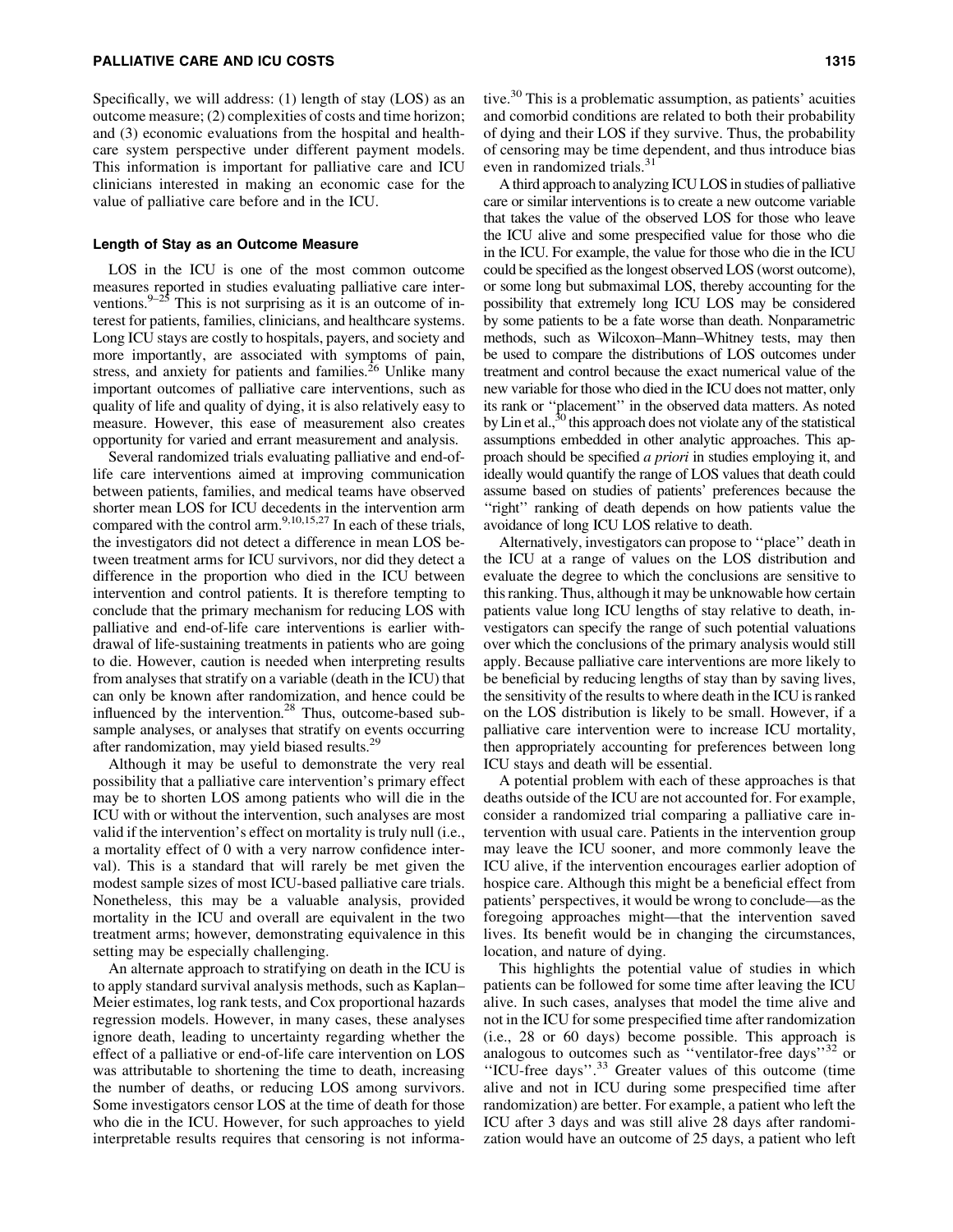the ICU after 20 days and was still alive 28 days after randomization would have an outcome of 8 days, a patient who left the ICU after 3 days and died outside the ICU 11 days after randomization would also have an outcome of 8 days, and a patient in the ICU the entire prespecified time of 28 days and a patient who died in the ICU at any time within 28 days of randomization would both have an outcome of 0 days. This approach is simple and provides more information about the effect of treatment on mortality. However, by not distinguishing between patients who die in the ICU on day 3 and patients who die in the ICU on day 28, these approaches fail to account for the fact that patients may value these outcomes quite differently. This is particularly important with regard to palliative care interventions because such interventions may work precisely by reducing duration of life support for those who will die regardless, which could be viewed by many patients, families, and society as beneficial.

In summary, LOS is an important but complicated outcome. The best way to analyze LOS will depend on the proposed mechanism of the intervention, the study population, and the research question. Additional research is needed to explore the pros and cons of the approaches we have described.

## Variation in Cost by Day of Stay in the ICU and Marginal Difference between ICU Days and Acute Care Floor Days

For interventions that demonstrate a reduction in ICU LOS, the cost implications are heavily contingent upon where in the ICU stay the days are saved. This is because significant variability in cost exists by day of the stay in the ICU. By looking at patterns of daily costs in the ICU, several studies have found that costs are highest on admission day and then decline dramatically and stabilize after days  $2-3$ . <sup>34–38</sup> One study developed a weighted ICU day as a measure of resource utilization, in which admission day was weighted  $4 \times$  that of following days.36 Another study found a similar pattern when looking at patients who were ventilated for more than 48 hours.<sup>35</sup> A sample of over 650,000 seriously ill patients in the ICUs of community hospitals also demonstrated this pattern of admission day being the most expensive with decreasing costs on subsequent days and levels stabilizing after day 2.<sup>37</sup>

Interestingly, a recent study looking at patterns of costs across various ICU settings found that higher day 1 costs were not found in patients admitted to medical/nonsurgical ICUs.<sup>39</sup> This suggests that careful examination of the patterns of daily costs and where in the ICU stay days are being reduced is needed. Simply documenting the reduction in ICU days does not accurately reflect the degree of savings, especially since days reduced are generally at the end of an ICU stay. Consequently, multiplying the average cost of an ICU day by the number of days saved will be misleading. Prior investigators have excluded the costs of the first two ICU days as a conservative approach to calculating costs,<sup>40</sup> although we do not recommend this approach since these are important ICU days, especially when the length of ICU stay is relatively short.

Many studies evaluating the effect of palliative care-type interventions have noted a reduction in ICU LOS for decedents.<sup>9,10,27</sup> In this situation, cost shifting does not occur since the decedent's care is not transferred elsewhere. Conversely, for patients who survive to ICU discharge and are transferred to the acute care floor (any non-ICU acute care bed, including surgical, medical, obstetric, etc.), it is essential that cost shifting be taken into consideration. For the hospital perspective, assuming total hospital LOS is not affected by earlier ICU discharge, this is addressed by using the marginal difference between the last day in the ICU and the first day on the acute care floor to accurately estimate savings attributable to reducing ICU LOS.

On the other hand, if discharge from the ICU one day earlier leads to a one day reduction in total hospital LOS, the cost reduction would be the sum of the marginal difference between the last day in the ICU and first day on the acute care floor plus the cost of the final foregone floor day. As a result of the variation in costs by day of stay in the ICU, replacing ICU days later in the course of an ICU stay with acute care floor days may not result in dramatic savings<sup>35</sup> on a perpatient basis in the short term.

As a result of this variation in cost by day of stay in the ICU and the marginal difference between terminal ICU days and acute care floor days, the most accurate way to estimate the effect of palliative care interventions on ICU costs is to source primary cost data as the outcome of interest, rather than calculating costs through LOS effect estimates. Furthermore, obtaining a broader perspective that includes the post-ICU course is important to capture the effect of cost shifting. If primary cost data are not available, then factoring in the difference in costs by day of stay is needed to prevent misleading results.

## Breaking Down Costs from the Hospital Perspective and Selecting a Time Horizon

The vast majority of studies reporting on hospital and ICU costs use total costs as the outcome of interest.<sup>41</sup> Demonstrating reductions in total costs, however, can be misleading, since not all types of costs will be affected in the same way with an intervention. While terminology may differ based on the costing system, there are generally three categories of cost to account for—indirect costs, direct fixed costs, and direct variable costs. Indirect costs represent costs that the hospital incurs irrespective of patient volume; examples include building maintenance and administrative salaries that are apportioned to all billing sectors of the hospital. Direct fixed costs represent costs that the hospital incurs to have an ICU of a particular size but are irrespective of ICU patient volume; examples can include staff salaries and equipment such as mechanical ventilators. Direct variable costs are costs that fluctuate with patient volume, characteristics, and intensity of treatment; examples include laboratories, supplies, and drugs.  $42$ 

It is estimated that direct variable costs comprise roughly 20% of total ICU costs, with the remainder being direct fixed or indirect costs.<sup>35,43,44</sup> Thus, from the hospital perspective in the short-term, under volume-based fee-for-service (FFS) reimbursement, open beds have complicated economic implications because hospitals must continue to pay direct fixed and indirect costs irrespective of occupancy. Consequently, reporting the effect of interventions on ICU costs necessitates breaking down the cost outcome by indirect, direct fixed, and direct variable components. If investigators are unable to obtain primary cost data broken down into components, at the very minimum, estimates based on the literature of ICU cost components and discussion of the limitations in using total costs are warranted.

One of the reasons that breaking down costs into three categories is important is to help understand the cost savings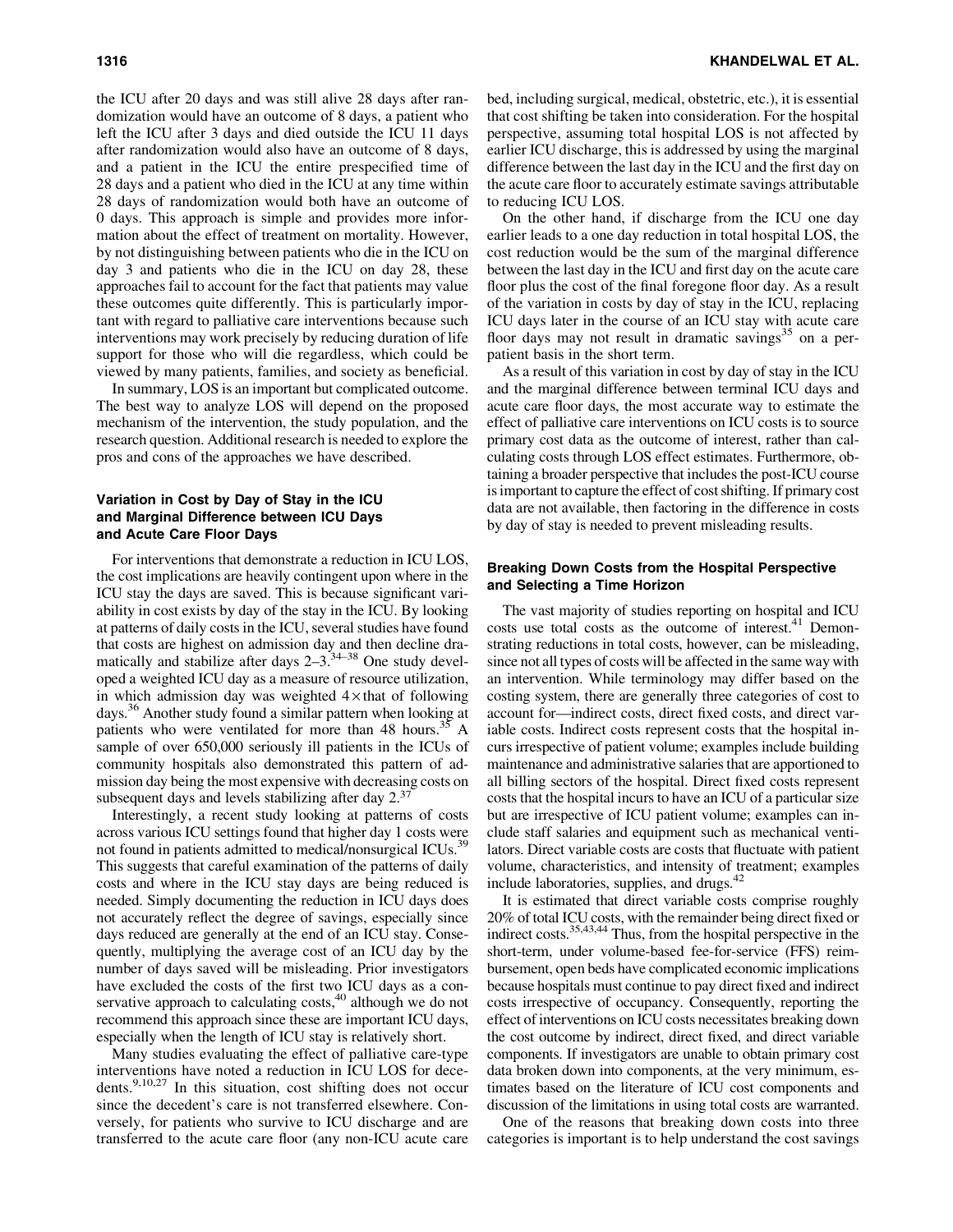## PALLIATIVE CARE AND ICU COSTS 1317

from the hospital perspective under different time horizon assumptions. The time horizon over which the effect of an intervention is being measured is an important factor for understanding the scale of cost savings. For example, over a short time horizon, changes in savings are likely to be most accurately reflected as changes in direct variable costs as these are costs that are sensitive to patient volume and individual patient characteristics such as severity of illness, whereas direct fixed and indirect costs are paid irrespective of patient volume and cannot be saved.

Conversely, over a very long time horizon, direct fixed costs can contribute to cost savings. This is because over a long enough time horizon, direct fixed costs—and potentially even indirect costs—can become variable.<sup>8</sup> For example, nursing staffing comprises an estimated 40% of total ICU costs<sup>45</sup> and is considered a fixed cost to the hospital as salaries are generally paid irrespective of patient volume. However, over a long time horizon, interventions that reduce bed occupancy may result in bed closures and the number of ICU nurses a hospital employs, leading to a reduction in direct fixed costs. Alternatively, such interventions may also reduce the rate of growth in ICU beds, which may also reduce healthcare costs over the long time horizon. Thus, the degree of cost savings realized in the ICU depends on the time horizon selected for the economic evaluation.

# The Role of the Payment Model in Economic Evaluations from the Hospital and Healthcare System Perspective

Another reason to break costs into the three aforementioned categories is to understand the incentive hospitals and healthcare systems face to realize cost saving. Hospitals in the United States have traditionally been shielded from the incentive to cut costs because of the prevalence of FFS, also known as indemnity insurance plans, in the health insurance arena. These plans reimburse hospitals for their volume of services, regardless of their impact on patient outcomes. Thus, hospitals only had a financial incentive to limit use of services if the reimbursement amount was lower than the direct variable cost.

Experts agree that the FFS system is, at least in part, responsible for the soaring healthcare costs in the United States.<sup>46–49</sup> Efforts are underway to change how providers are paid, shifting the emphasis away from volume and toward value. In 2012, almost no Medicare payments were attached to value; under the Affordable Care Act, Medicare has planned to shift 50% of its payments to such programs by  $2018^{50}$  While the future of the ACA remains uncertain, the Medicare Access and CHIP Reauthorization Act of 2015 (MACRA), is not. MACRA ended the sustainable growth rate formula for physicians participating in Medicare Part B, and provides financial incentives to enroll in one of two value-based payment plans starting in 2017. The creation of Accountable Care Organizations (ACOs), a new payment and delivery model in which providers agree to collectively take responsibility for the quality and total healthcare costs for a population of patients, are one way in which healthcare systems are trying to improve healthcare and lower costs. ACOs participating in the Medicare Shared Saving Program are able to retain 50–60% of realized savings. More than 500 ACOs are currently being funded by the private, public, and combined sectors.<sup>5</sup>

Table 1 outlines the characteristics of the most popular value-based reimbursement plans.

These alternative payment models have varying degrees of financial incentive for hospitals to cut costs. Bundled payment

| Reimbursement<br>system <sup>a</sup> | Description                                                                                                                                                                                                                                                                                                                                            | Opportunities for palliative care<br>from the hospital perspective                                                                                                   |
|--------------------------------------|--------------------------------------------------------------------------------------------------------------------------------------------------------------------------------------------------------------------------------------------------------------------------------------------------------------------------------------------------------|----------------------------------------------------------------------------------------------------------------------------------------------------------------------|
| Fee-for-service                      | Each service is paid for separately, and payment<br>depends on the quantity of services provided.<br>For example each office visit, laboratory test,<br>or procedure will be paid for separately.                                                                                                                                                      | Provided hospital costs are greater than<br>reimbursement, palliative care can have a<br>key role in reducing unwanted intensity of<br>care and corresponding costs. |
| Bundled payment                      | Reimbursement is based on an episode of care.<br>The most common example of this is "global"<br>surgery periods," where reimbursement for a<br>particular surgery is bundled-including preop-<br>erative, operative, and the postoperative period.                                                                                                     | Provided hospital costs are greater than<br>reimbursement, palliative care can have a<br>key role in reducing unwanted intensity of<br>care and corresponding costs. |
| Hospital value-based<br>purchasing   | This program rewards acute care hospitals based<br>on quality of care provided. It factors in<br>adherence to best clinical practices and pa-<br>tients' experiences of care during the admis-<br>sion. Incentive payments to hospitals are<br>determined by performance on selected quality<br>measures and improvements made in quality<br>measures. | Palliative care can have a key role in<br>improving the quality of care delivered.                                                                                   |
| Capitated payment                    | Reimbursement based on payment per person,<br>rather than per service provided, irrespective of<br>actual utilization. In this model, each health<br>plan is paid a prospective capitation payment.                                                                                                                                                    | Palliative care can have an important role in<br>managing high-cost patients with serious<br>illness and multimorbidity.                                             |

Table 1. Summary of Different Reimbursement Plans and Key Opportunities for Palliative Care Interventions in the ICU

a Reference: https://www.cms.gov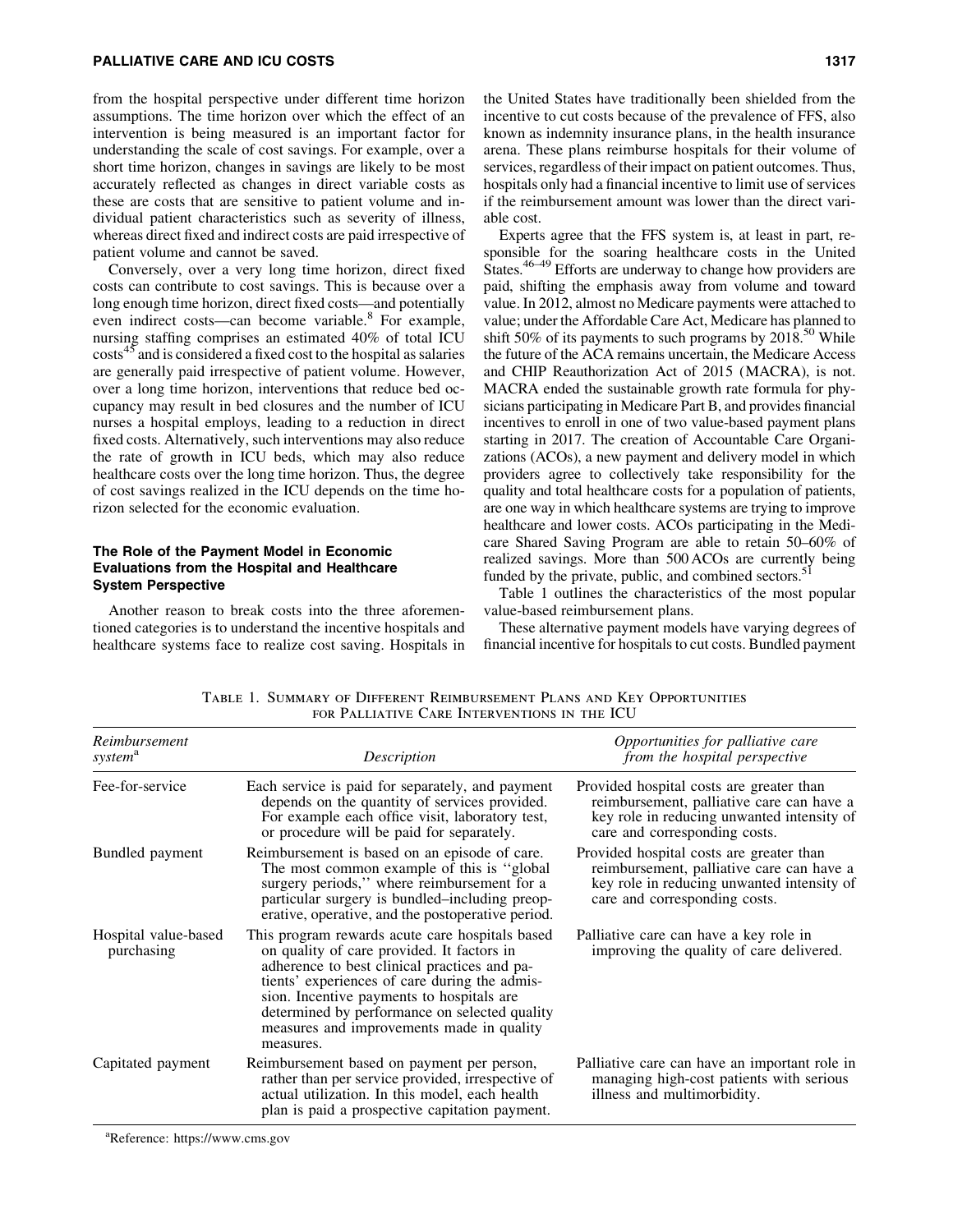plans reimburse hospitals per episode of care, as opposed to per-item treatment costs. The larger bundle of goods on which hospitals are reimbursed make it more likely that the reimbursement is lower than the direct variable costs incurred with ICU care, and ICU stays are not always part of the treatment plan for the particular bundle. Under value-based purchasing, hospitals are reimbursed much like in a bundled payment plan, but face additional rewards or penalties tied to maintaining or increasing quality of care. To the extent that lower ICU usage and/or shorter ICU stays are included as quality measures,<sup>52</sup> hospitals have additional financial incentive to adopt interventions that curb nonbeneficial ICU stays. Finally, under capitated payment systems, hospitals or healthcare systems are reimbursed per patient, regardless of utilization. Hospitals under capitated systems have the strongest financial incentive to minimize costs for a given quality, since their income is predetermined by the number of covered lives. All costs related to the provision of care for these individuals are borne by the hospital or healthcare system. In other words, these hospitals and healthcare systems are responsible for the full marginal cost of all treatment decisions.

Reducing volume-based FFS reimbursement and increasing value-based purchasing has important implications for palliative care interventions in the ICU and elsewhere. $53$ These interventions have the potential to improve quality of life and quality of dying for seriously ill patients, while simultaneously reducing unwanted or nonbeneficial aggressive, costly care. Consequently, incentives for hospitals and healthcare systems to expand these programs that can improve quality and reduce costs are likely to increase as we move toward value-based purchasing of healthcare.

# Conclusion

Intensive care utilization at the end-of-life is increasing in the United States, despite evidence suggesting that this type of aggressive care is not consistent with values and preferences of most patients during the terminal phase of illness.<sup>54</sup> Palliative care interventions improve communication between medical teams, patients, and their families—helping to ensure that patients receive the care they want as they face serious illness. In additionto improving quality of care, to understand the *value* of palliative care, we must also understand the economic impact of these interventions. Understanding and assessing the effect on ICU utilization and costs from the hospital and healthcare system perspectives, however, can be challenging.

In this article, we have highlighted some of these challenges and recommendations to address these challenges (summary provided in Table 2). In particular, the move away from volume-based FFS reimbursement and toward value-based purchasing has important implications for palliative care interventions. These interventions have the potential to improve quality of life and quality of dying for seriously ill patients, while simultaneously reducing unwanted or nonbeneficial costly care, both metrics which now are financially rewarded. Consequently, hospitals and healthcare systems have increased incentives to adopt new palliative care interventions and expand palliative care programs that improve quality and reduce costs. This represents an opportunity for clinicians, researchers, and administrators interested in improving palliative care in the ICU. In an era focused on cost containment and transition from FFS to the value-based reimbursement environment, robust economic evaluations are needed to guide resource allocation.

| Challenge to<br>consider                                                                                        | Rationale                                                                                                                                                                                                  | <b>Recommendations</b>                                                                                                                                                                                                                                                                                                      |
|-----------------------------------------------------------------------------------------------------------------|------------------------------------------------------------------------------------------------------------------------------------------------------------------------------------------------------------|-----------------------------------------------------------------------------------------------------------------------------------------------------------------------------------------------------------------------------------------------------------------------------------------------------------------------------|
| ICU LOS as an out-<br>come measure                                                                              | This outcome measure is often reported<br>stratified by death in the ICU, which is<br>determined after randomization. Stratify-<br>ing on a postrandomization variable may<br>introduce bias.              | Consider alternate approaches such as<br>(a) creating a new outcome variable that takes the<br>value of the observed LOS for those who<br>leave the ICU alive and a prespecified value<br>for those who die in the ICU,<br>(b) modeling the time alive and not in the ICU for<br>some prespecified time after randomization |
| Variation in cost by day<br>of stay and marginal<br>difference between<br>ICU days and acute<br>care floor days | ICU costs are not the same on all days of a<br>stay. Using the average cost of an ICU day<br>and multiplying it by LOS does not<br>accurately reflect costs for a particular<br>number of days in the ICU. | 1. Obtain primary cost/day if possible, rather than<br>calculating costs based on LOS.<br>2. If unable to obtain primary cost data, use<br>published estimates of variation in costs by day<br>of stay from the literature $(37, 38, 40)$                                                                                   |
| Breaking down costs<br>from hospital per-<br>spective                                                           | Reporting total cost savings does not accu-<br>rately reflect potential savings from the<br>hospital perspective                                                                                           | 1. When able to obtain primary cost data, break<br>down reporting of costs into indirect, direct<br>fixed and direct variable components.<br>2. If unable to obtain components of costs,<br>consider using percentage estimates from the<br>literature as a discussion point $(37, 40)$ .                                   |
| Selecting a time<br>horizon                                                                                     | Degree of potential savings depends on the<br>time horizon that is being considered.                                                                                                                       | 1. When selecting a short time horizon, savings<br>should reflect direct variable costs.<br>2. When selecting a long time horizon, savings<br>can reflect both direct variable costs and<br>discussion of potential direct fixed costs than<br>can be saved.                                                                |

Table 2. Summary of Challenges to Consider and Recommendations When Evaluating the Economic Impact of Palliative and End-of-Life Care Interventions on ICU Costs and Utilization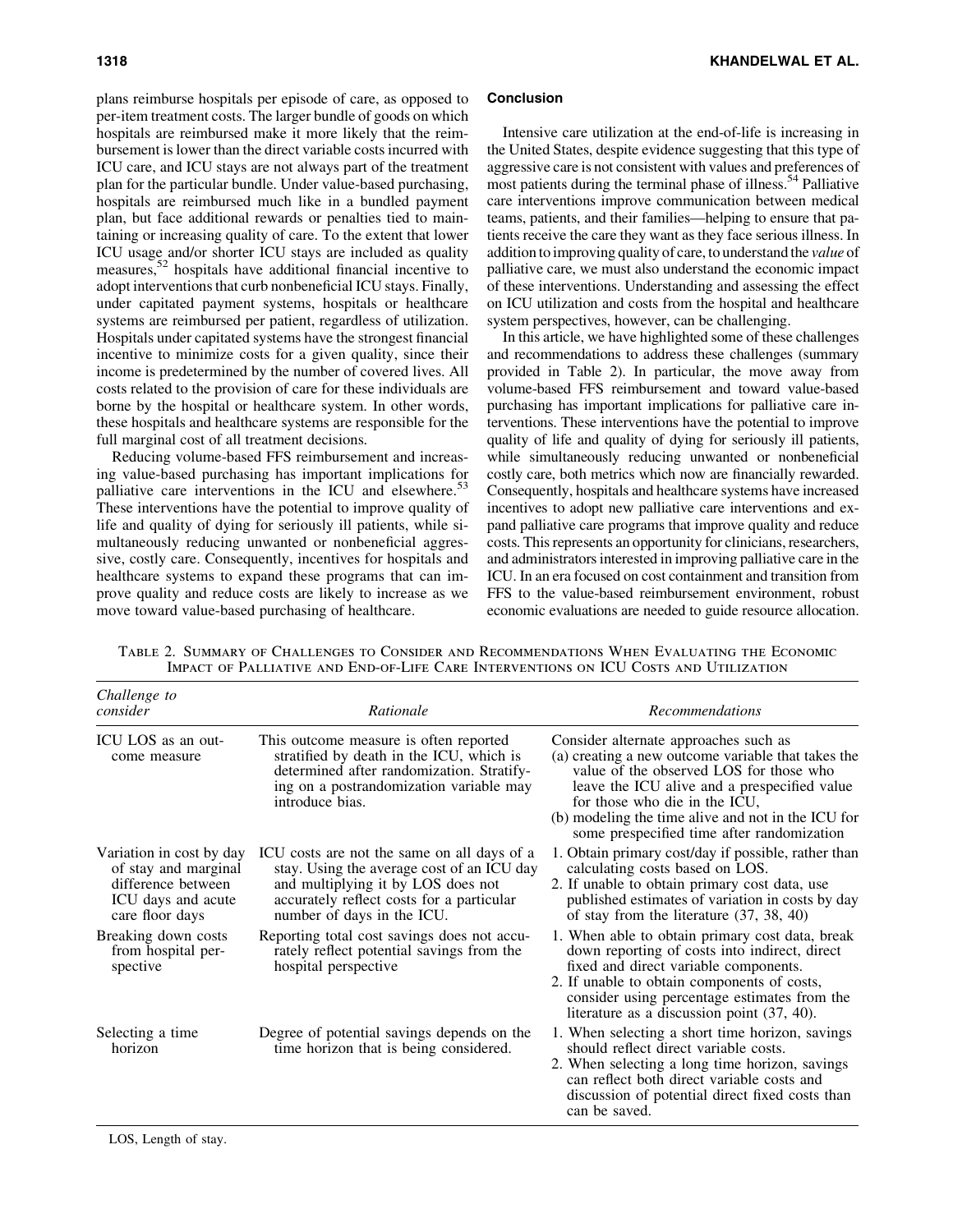#### Author's Contributions

All authors made substantial contributions to the design of the work; AND participated in revising it critically; AND provided final approval of the version to be published; AND agree to be accountable for the work.

#### Acknowledgment

This work was supported by the National Institute of General Medical Sciences (5T32GM086270).

#### Author Disclosure Statement

The authors all attest that they do not have any potential or actual personal or financial involvement with any company or organization with financial interest in the subject matter.

# **References**

- 1. Halpern NA, Pastores SM: Critical care medicine in the United States 2000–2005: An analysis of bed numbers, occupancy rates, payer mix, and costs. Crit Care Med 2010;38:65–71.
- 2. Pastores SM, Dakwar J, Halpern NA: Costs of critical care medicine. Crit Care Clin 2012;28:1–10.v.
- 3. Wallace DJ, Angus DC, Seymour CW, et al.: Critical care bed growth in the United States. A comparison of regional and national trends. Am J Respir Crit Care Med 2015;191:410–416.
- 4. Khandelwal N, Kross EK, Engelberg RA, et al.: Estimating the effect of palliative care interventions and advance care planning on ICU utilization: A systematic review. Crit Care Med 2015;43:1102–1111.
- 5. Meier DE, Beresford L: Palliative care cost research can help other palliative care programs make their case. J Palliat Med 2009;12:15–20.
- 6. May P, Normand C, Morrison RS: Economic impact of hospital inpatient palliative care consultation: Review of current evidence and directions for future research. J Palliat Med 2014;17:1054–1063.
- 7. Luce JM, Rubenfeld GD: Can health care costs be reduced by limiting intensive care at the end of life? Am J Respir Crit Care Med 2002;165:750–754.
- 8. Curtis JR, Engelberg RA, Bensink ME, Ramsey SD: Endof-life care in the intensive care unit: Can we simultaneously increase quality and reduce costs? Am J Respir Crit Care Med 2012;186:587–592.
- 9. Schneiderman LJ, Gilmer T, Teetzel HD: Impact of ethics consultations in the intensive care setting: A randomized, controlled trial. Crit Care Med 2000;28:3920–3924.
- 10. Schneiderman LJ, Gilmer T, Teetzel HD, et al.: Effect of ethics consultations on nonbeneficial life-sustaining treatments in the intensive care setting: A randomized controlled trial. JAMA 2003:1166–1172.
- 11. Lautrette A, Darmon M, Megarbane B, et al.: A communication strategy and brochure for relatives of patients dying in the ICU. N Engl J Med 2007;356:469–478.
- 12. Bakitas M, Lyons KD, Hegel MT, et al.: Effects of a palliative care intervention on clinical outcomes in patients with advanced cancer: The Project ENABLE II randomized controlled trial. JAMA 2009:741–749.
- 13. Cheung W, Aggarwal G, Fugaccia E, et al.: Palliative care teams in the intensive care unit: A randomised, controlled, feasibility study. Crit Care Resusc 2010:28–35.
- 14. Curtis JR, Nielsen E, Treece P, et al.: Integrating palliative and critical care: Randomized trial of a quality improvement intervention. Crit Care Med 2009;37:A388.
- 15. Curtis JR, Nielsen EL, Treece PD, et al.: Effect of a qualityimprovement intervention on end-of-life care in the intensive care unit: A randomized trial. Am J Respir Crit Care Med 2011;183:348–355.
- 16. Andereck WS, McGaughey JW, Schneiderman LJ, et al.: Seeking to reduce nonbeneficial treatment in the ICU: An exploratory trial of proactive ethics consultation. Crit Care Med 2014;42:824–830.
- 17. Dowdy MD, Robertson C, Bander JA: A study of proactive ethics consultation for critically and terminally ill patients with extended lengths of stay. Crit Care Med 1998;26:252– 259.
- 18. Campbell ML, Guzman JA: A proactive approach to improve end-of-life care in a medical intensive care unit for patients with terminal dementia. Crit Care Med 2004;32: 1839–1843.
- 19. Lilly CM, Sonna LA, Haley KJ, Massaro AF: Intensive communication: Four-year follow-up from a clinical practice study. Crit Care Med 2003;31:S394–S399.
- 20. Penrod JD, Deb P, Luhrs C, et al.: Cost and utilization outcomes of patients receiving hospital-based palliative care consultation. J Palliat Med 2006;9:855–860.
- 21. Penrod JD, Deb P, Dellenbaugh C, et al.: Hospital-based palliative care consultation: Effects on hospital cost. J Palliat Med 2010;13:973–979.
- 22. Norton SA, Hogan LA, Holloway RG, et al.: Proactive palliative care in the medical intensive care unit: Effects on length of stay for selected high-risk patients. Crit Care Med 2007;35:1530–1535.
- 23. Mosenthal AC, Murphy PA, Barker LK, et al.: Changing the culture around end-of-life care in the trauma intensive care unit. J Trauma 2008;64:1587–1593.
- 24. Shelton W, Moore CD, Socaris S, et al.: The effect of a family support intervention on family satisfaction, lengthof-stay, and cost of care in the intensive care unit. Crit Care Med 2010;38:1315–1320.
- 25. Daly BJ, Douglas SL, O'Toole E, et al.: Effectiveness trial of an intensive communication structure for families of long-stay ICU patients. Chest 2010:1340–1348.
- 26. McAdam JL, Dracup KA, White DB, et al.: Symptom experiences of family members of intensive care unit patients at high risk for dying. Crit Care Med 2010;38:1078–1085.
- 27. Curtis JR, Treece PD, Nielsen EL, et al.: Randomized trial of communication facilitators to reduce family distress and intensity of end-of-life care. Am J Respir Crit Care Med 2016;193:154–162.
- 28. Rosenbaum PR: The consequences of adjustment for a concomitant variable that has been affected by the treatment. J Roy Stat Soc A Stat 1984;147:656–666.
- 29. May P, Garrido MM, Cassel JB, et al.: Using length of stay to control for unobserved heterogeneity when estimating treatment effect on hospital costs with observational data: Issues of reliability, robustness, and usefulness. Health Serv Res 2016;51:2020–2043.
- 30. Lin W, Halpern SD, Prasad Kerlin M, Small DS.: A ''placement of death'' approach for studies of treatment effects on ICU length of stay. Stat Methods Med Res 2017;26:292–311.
- 31. Aalen OO, Cook RJ, Roysland K: Does Cox analysis of a randomized survival study yield a causal treatment effect? Lifetime Data Anal 2015;21:579–593.